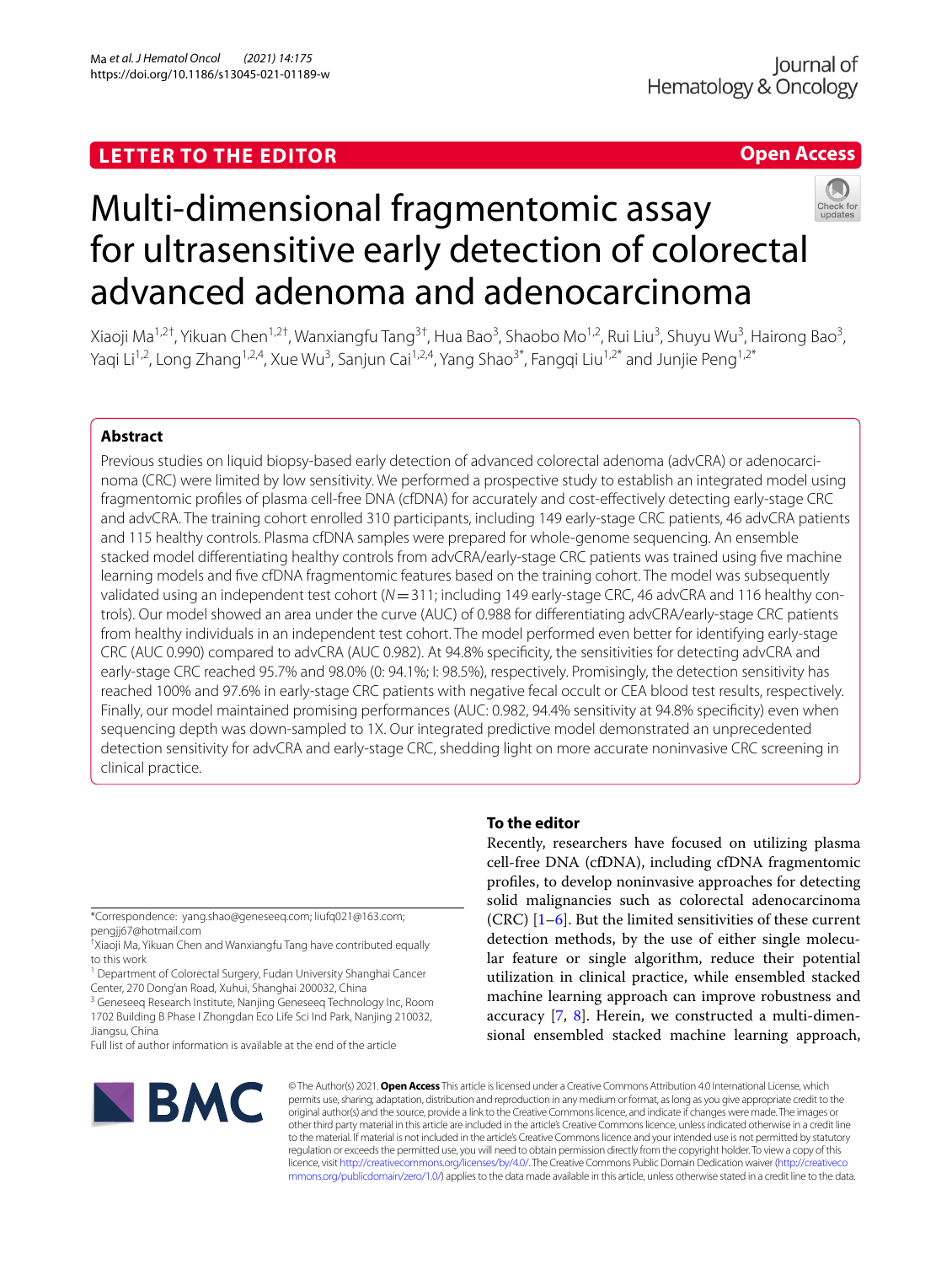employing fve diferent base models on fve optimized fragmentation features, to provide an ultrasensitive and cost-efective model for detecting early-stage CRC and advanced adenoma (advCRA).

In this study, 149 early-stage colorectal adenocarcinoma (CRC) patients, 46 advCRA patients and 115 healthy volunteers were recruited in the training cohort from a single center, which was used to train the machine learning models (Figs. [1,](#page-1-0) [2A](#page-2-0)). To eliminate the potential impact on the predictive power by the diferent coverages and maximize afordability, WGS data were downsampled to 4X coverage, unless otherwise noted. The test cohort  $(N=311)$ , which consisted of 149 early-stage CRC, 46 advCRA patients and 116 healthy controls, was used to evaluate model performances. ROC curves were constructed using fve individual features including Fragment Size Ratio (FSR), Fragment Size Distribution (FSD), EnD Motif (EDM), BreakPoint Motif (BPM) and Copy Number Variation (CNV), as well as the DELFI fragment size pattern [[1\]](#page-3-0) and the 4-bp end-motif pattern by Jiang et al. [[2\]](#page-3-4), to demonstrate the advantage of using a multi-dimensional ensembled stacked machine learning model approach, as well as adapting existing fragmentation features [[7\]](#page-3-2). Detailed methodology is described in supplementary methods section (Additional file [1\)](#page-3-5).

The ensembled stacked model had a higher AUC (0.988) than base models using any individual feature (AUC range 0.881–0.981), validating the multi-dimensional ensembled stacked approach (Additional fle [1](#page-3-5): Fig. S1). A similar pattern was observed as the ensembled stacked model had the highest sensitivity for detecting advCRA/early-stage CRC (97.4%, 95% CI 94.1–99.2%)



<span id="page-1-0"></span>**Fig. 1** Schematic illustration of study design. Plasma samples were collected from patients with advanced colorectal adenoma (advCRA) or early-stage (stage 0/I) adenocarcinoma (CRC), as well as healthy controls. The cfDNA was then extracted from the participant's plasma sample and subject to whole-genome sequencing. Five different feature types, including Eragment Size Ratio (FSR), Eragment Size Distribution (FSD), EnD Motif (EDM), BreakPoint Motif (BPM) and Copy Number Variation (CNV), were calculated using mapped sequencing reads. For each feature type, a base model was constructed based on the ensemble learning of fve algorithm, GLM, GBM, random forest, deep learning and Xgboost. The base model predictions were then ensembled into a large matrix, which was subsequently used by a GLM algorithm to train the fnal ensemble stack model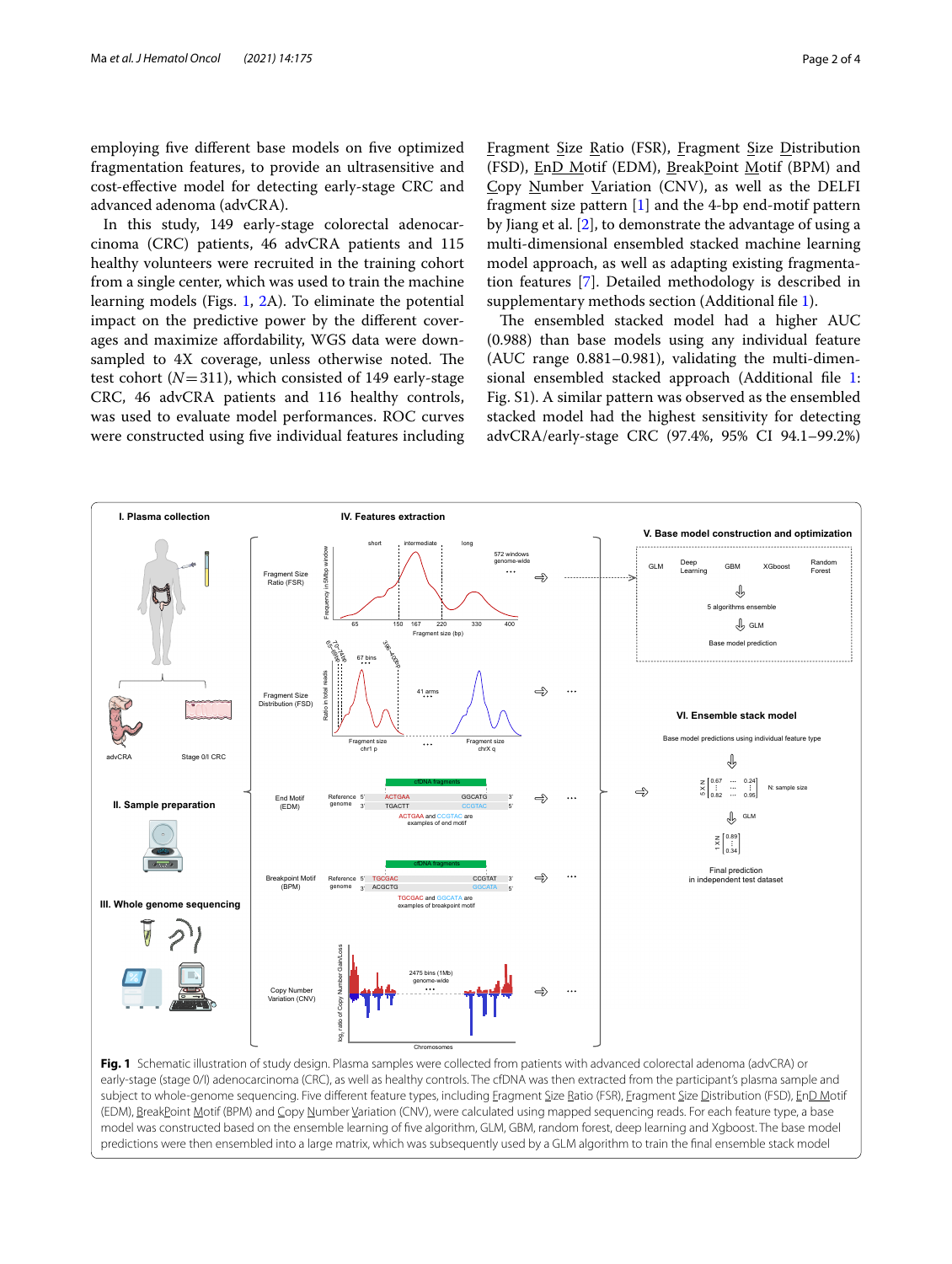

<span id="page-2-0"></span>compared to all base models (sensitivity range 57.4– 89.2%) at 94.8% specifcity (95% CI 89.1–98.1%) (95% CI 89.1–98.1%) (Additional fle [1:](#page-3-5) Fig. S1, Table S1). Additionally, our adaptation to the existing fragmentation features was justifed by showing better performances than the original features: the adapted 6-bp EDM feature showed higher AUC (0.981, 95% CI 0.969–0.993) than the original 4-bp end-motif feature (0.969, 95% CI 0.953–0.985), while models using FSR or FSD both had higher AUC (0.881, 95% CI 0.843–0.919; 0.892, 95% CI 0.855–0.930) than the original DELFI fragment pattern (Additional fle [1](#page-3-5): Fig. S1).

The stacked model showed better AUC while differentiating early-stage CRC (0.990, 95% CI 0.981–0.998) than advCRA (0.983, 95% CI 0.968–0.999) (Fig. [2](#page-2-0)B). Similarly, the model showed excellent sensitivities for detecting both advCRA (95.7%, 95% CI 85.2–99.5%) and earlystage CRC (98.0%, 95% CI 94.2–99.6%) at the 94.8% spec-ificity (95% CI 89.1–98.1%) (Fig. [2](#page-2-0)D). The advCRAs more closely resembled early-stage CRCs than healthy controls (Fig. [2C](#page-2-0)), which was further validated by two additional models (Additional file [1:](#page-3-5) Fig. S2A, S2B). The current gold standard colonoscopy can be used to histopathologically distinguish advCRA and early-stage CRC following our model's predictions.

We then constructed an ensembled stacked model using the raw depth NGS data (4.7–24.04X, median 9.75X), still showing great performances an identical AUC of 0.988 (95% CI 0.979–0.997) (Additional fle [1](#page-3-5): Fig. S3, Table S2). A limit of detection analysis was performed by further down-sampling the 4X coverage WGS data to  $3X$ ,  $2X$ ,  $1X$  and  $0.5X$ . The down-sampled data was then used to evaluate the 4X model. The AUCs showed a gradual decrease during the down-sampling process (0.988, 0.987, 0.985, 0.982 and 0.977 for 4X, 3X, 2X, 1X and 0.5X data, respectively) (Additional fle [1](#page-3-5): Fig. S4A).

In summary, our multi-dimensional ensembled stacked model, which uses plasma cfDNA WGS data, showed great potential for accurate noninvasive colorectal cancer screening prior to the current gold standard colonoscopy in clinical practice by demonstrating an unparalleled high sensitivity in detecting early-stage CRC as well as advCRA. However, this study was limited by several factors, namely the relatively small cohort size. The small number of healthy controls within the test cohort can impact the model performance, likely resulting in an